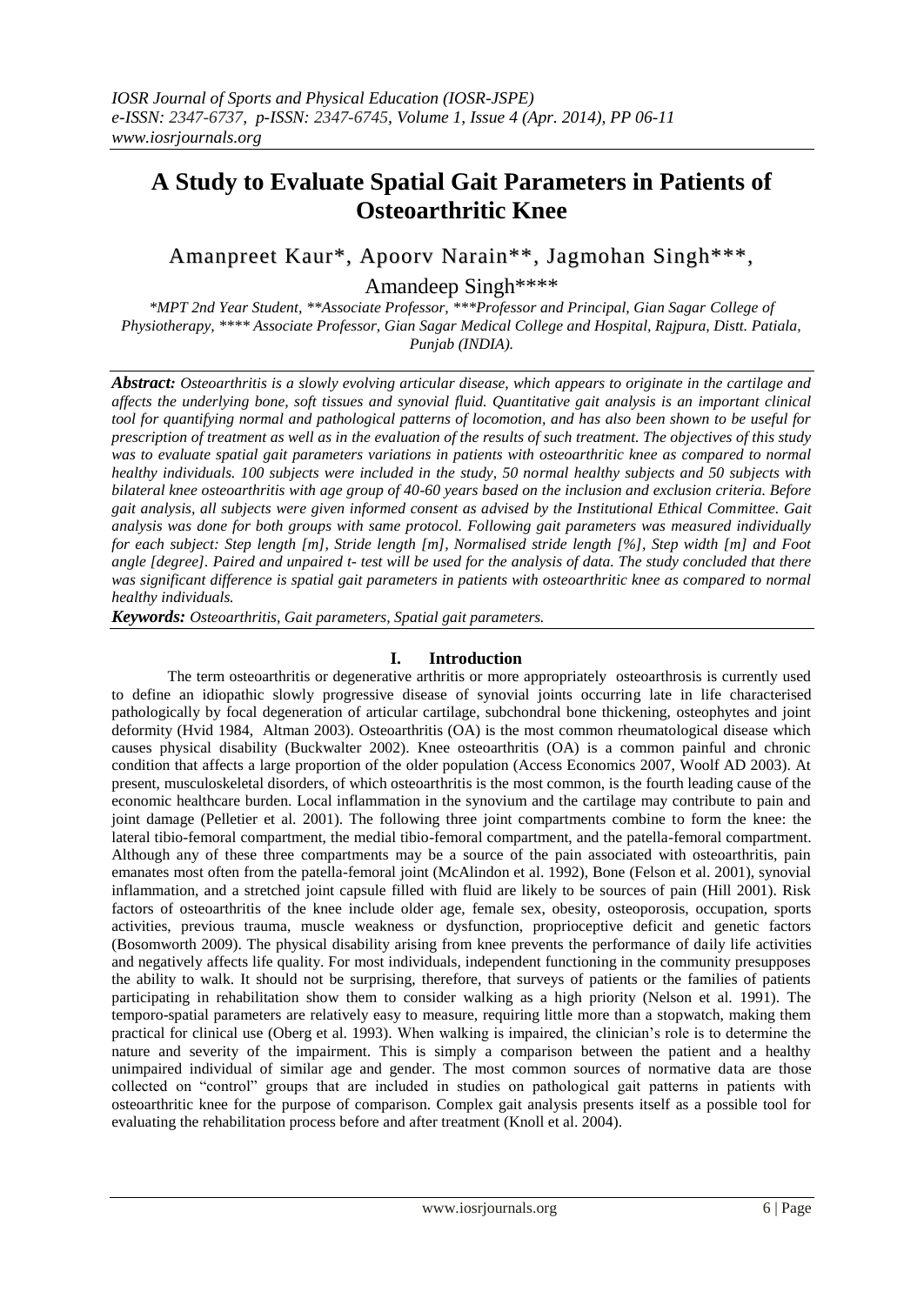## **Need of study**

A database of basic gait parameters would be an extremely useful resource for those involved in measuring gait, since virtually all gait analyses include some, if not all, of these basic measurements. Assessment of gait changes at an early stage of osteoarthritic knee will be helpful in planning management for these variations.

#### **Aim of the study**

To evaluate the spatial gait parameters in patients with osteoarhritic knee as compared to normal healthy subjects.

# **Objectives**

To evaluate spatial gait parameters in patients of osteoarthritic knee.

To evaluate spatial gait parameters in normal subjects.

To compare spatial gait parameters in normal subjects and patients of osteoarthritic knee. Hypothesis

Null hypothesis: There is no significant difference in various spatial gait parameters of knee osteoarthritis patients and normal subjects. Alternate hypothesis: There is significant difference between various spatial gait parameters of knee osteoarthritis patients and normal subjects.

Study design- Cross-sectional study design comparative in nature.

Sample- 100 subjects.

# **II. Inclusion criteria-**

# **Individuals aged between 40-60 years**

Control Group-Healthy individuals with no associated signs and symptoms related to lower limb musculoskeletal disorders.

Experimental Group- subjects with diagnosis of bilateral knee osteoarthritis based on radiographic evidence and knee pain for more than 6 months as well as at least one of the following: mild swelling, tenderness on palpation, crepitus on motion or stiffness in the morning or after long periods of inactivity.

Exclusion Criteria

Subjects with radiating pain in the lower limb.

Pregnancy.

Recent history of trauma.

Active inflammation.

Procedure

The 100 subjects were included in the study based on the inclusion and exclusion criteria. Before gait analysis, all subjects gave informed consent as advised by the Ethics Committee. Both groups underwent gait analysis with the same protocol. Following gait parameters will be measured individually for each subject.

Step length [m], the distance between the ipsilateral and contralateral heel strikes; Stride length [m], the distance between two consecutive heel strikes of the same foot; Stride length/height [%], the stride length normalized by subject height; Step width [m], it is the width of the walking base (base of support) is the linear distance between one foot and the opposite foot; Foot angle [degree of toe out or toe in], the angle of foot placement with respect to line of progression.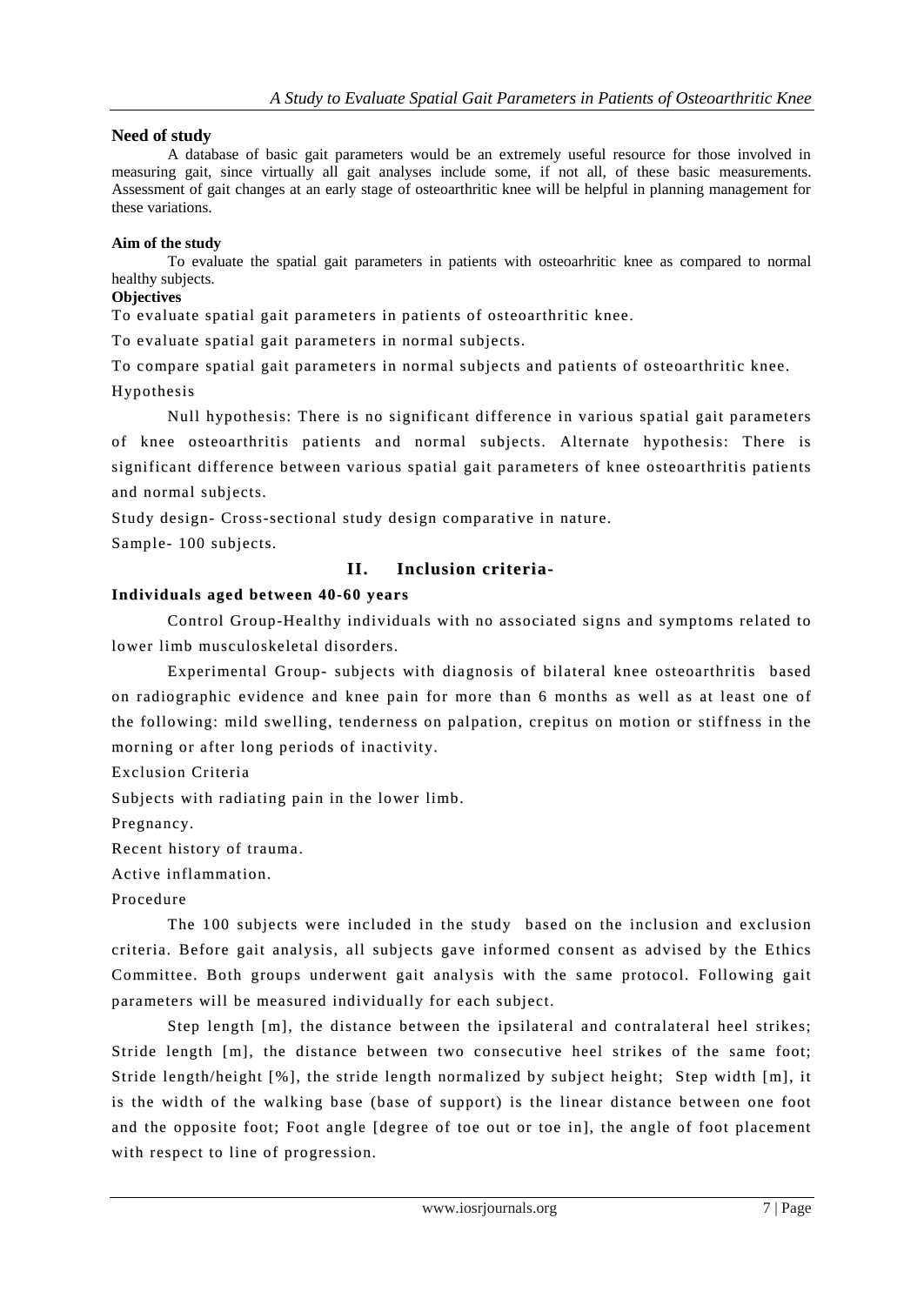Variables Dependent variables Step length [m] Stride length [m] Normalized Stride length [m] Step width [m] Foot angle [degree] Operational tool Mechanical gait analyzer.

# **III. Data analysis**

Results were analyzed by unpaired t-test between group A and B. Due to the nature of the outcome measures i.e. Step length [m], Stride length [m], Normalized Stride length [m], Step width [m] and Foot angle [degree] unpaired t-test (parametric statistical test) was used to determine the statically significance of the parameters.

## **IV. Results**

#### Table 1Descriptive data of Experimental Group A

| Dependent Variables              | Mean $+$ S.D.     | S.E.    |
|----------------------------------|-------------------|---------|
| Step Length (left)               | $0.7546 + 0.0834$ | 0.011   |
| Step Length (right)              | $0.8022 + 0.082$  | 0.011   |
| Stride Length (left)             | $1.509 + 0.161$   | 0.022   |
| Stride Length (right)            | $1.574 + 0.175$   | 0.024   |
| Normalized Stride Length (left)  | $0.894 + 0.119$   | 0.01    |
| Normalized Stride Length (right) | $0.89 + 0.13$     | 0.018   |
| Step Width                       | $0.081 + 0.004$   | 0.00056 |
| Toe- out Angle (left)            | $9.34 + 0.839$    | 0.11    |
| Toe-out Angle (right)            | $9.32 + 0.881$    | 0.12    |

### Table 2Descriptive data of Control Group B

| Dependent Variables              | Mean $+$ S.D.   | S.E.    |
|----------------------------------|-----------------|---------|
| Step Length (left)               | $0.809 + 0.076$ | 0.0107  |
| Step Length (right)              | $0.865 + 0.074$ | 0.0104  |
| Stride Length (left)             | $1.62 + 0.149$  | 0.021   |
| Stride Length (right)            | $1.67 + 0.15$   | 0.021   |
| Normalised Stride Length (left)  | $0.964 + 0.085$ | 0.012   |
| Normalised Stride Length (right) | $0.994 + 0.086$ | 0.0121  |
| Step Width                       | $0.074 + 0.006$ | 0.00084 |
| Toe- out Angle (left)            | $6.46 + 0.85$   | 0.12    |
| Toe-out Angle (right)            | $6.42 + 0.89$   | 0.125   |



Figure 1: Mean step length variations in group A and B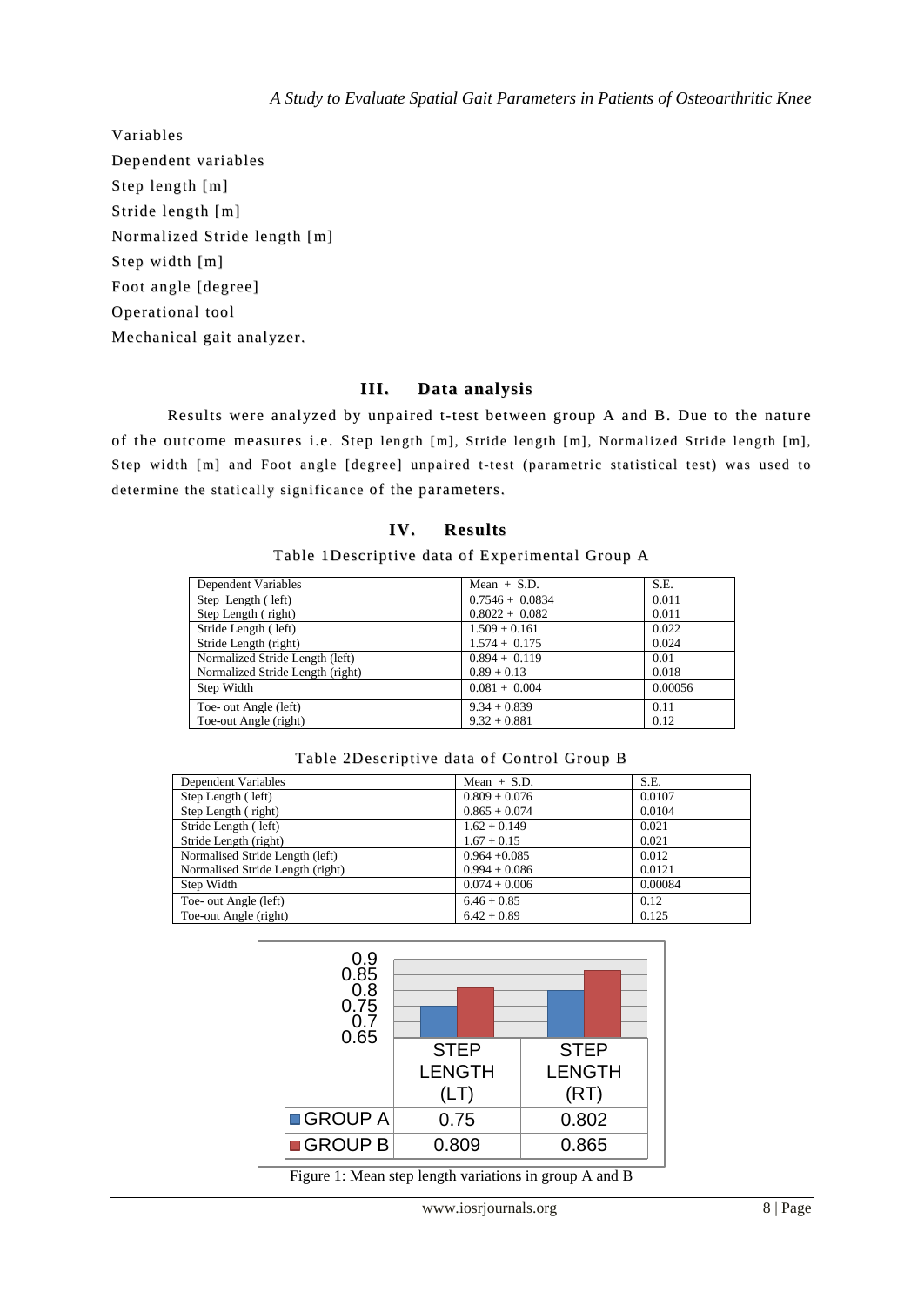





Figure 3: Mean step width variations in Group A and B



Figure 4: Mean normalized stride length variations in Group A and B



Figure 5: Mean toe-out angle variations in Group A and B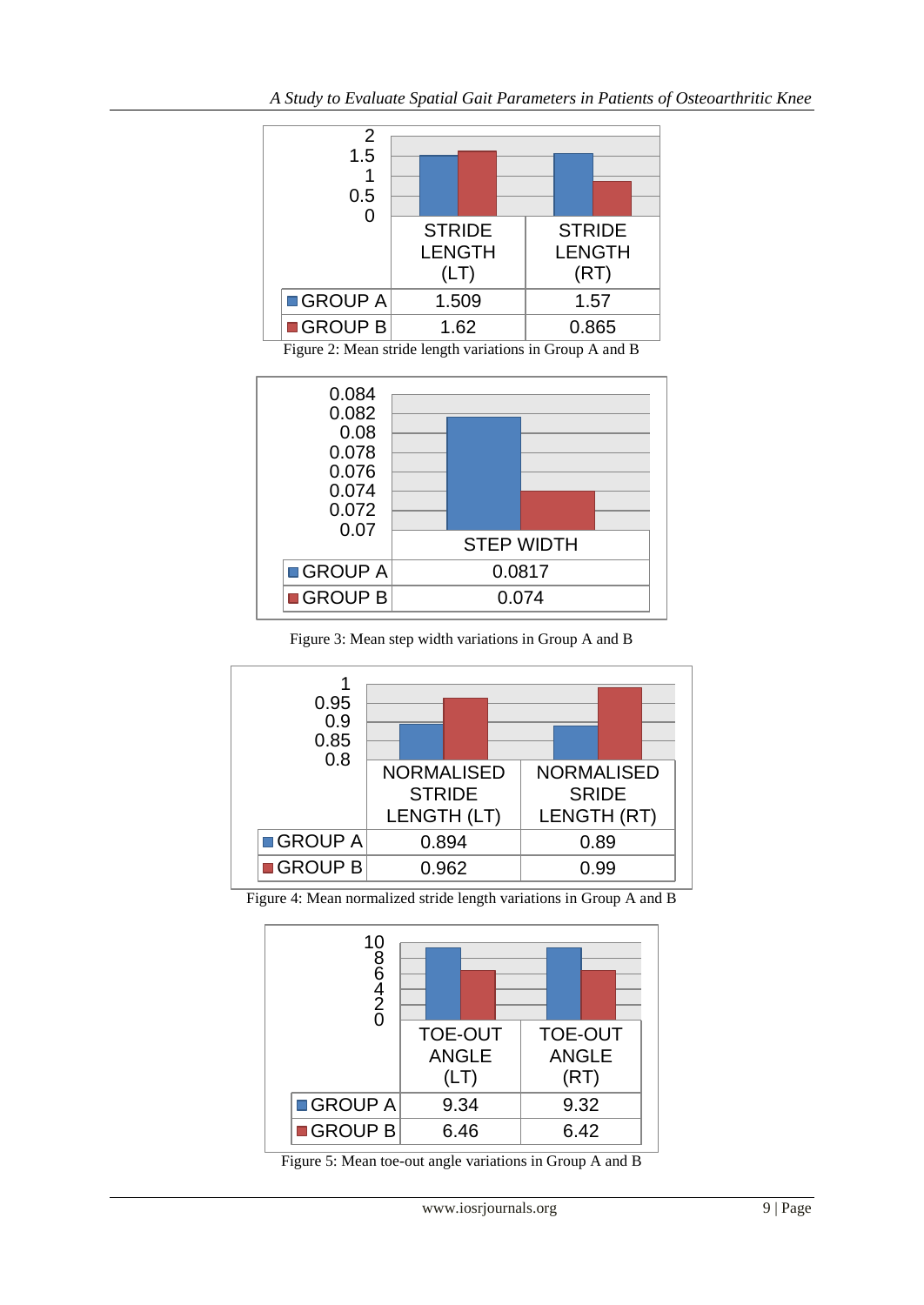| <b>Outcome Measures</b>          | t-calculated (between Group A and | Significance |
|----------------------------------|-----------------------------------|--------------|
|                                  | B)                                |              |
| Step length (left)               | 3.46                              | Significant  |
| Step length (right)              | 4                                 | Significant  |
| Stride length (left)             | 3.67                              | Significant  |
| Stride length (right)            | 3.04                              | Significant  |
| Step width                       | 6.69                              | Significant  |
| Normalized stride length (left)  | 3.34                              | Significant  |
| Normalized stride length (right) | 2.38                              | Significant  |
| Toe-out angle (left)             | 16.84                             | Significant  |
| Toe-out angle (right)            | 16.14                             | Significant  |

Table 3Unpaired t-test values using unpaired t-test for comparisons between the groups.

Tabled value at 5% level of confidence at 48 degree of freedom is 1.660551.

#### **V. Discussion**

Osteoarthritis of the knee joint, commonest among all the joints (Mahajan, Verma and Tandon 2005) is likely to become the fourth most important global cause of disability in women and eighth most important in men (Kosuwon et al. 2012). The objective of the present study was to compare the gait patterns of patients with bilateral osteoarthritis of the knee joint to the gait patterns of healthy control subjects. Walking is a common functional activity of daily living. This study provides meaningful information on gait adaptations used by patients with osteoarthritis of the knee joint compared to healthy subjects. Assessment of gait changes will be helpful in the predicting occurrence of compensatory mechanisms during the course of diseases. In our study, the step length, stride length, normalized stride length, step width and toe out angle in patients with knee osteoarthritis changed significantly compared to those of the healthy Subjects. These findings are similar to those found in previous studies (Al- Zahrani and Bakheit, 2002; Andriacchi et al., 1982; Baliunas et al., 2002; Börjesson et al., 2005; Gök et al., 2002; Hurwitz et al., 2000; Kaufmann et al., 2001; Mattson et al., 1990; McGibbon and Krebs, 2002; Messier et al., 1992). According to Hurwitz et al. (2000), the different spatialtemporal parameters were part of the adaptive mechanism to reduce pain, which is similar to the findings of McGibbon and Krebs (2002). The pelvis adaptation enabled the patient to minimize the shorter step length resulting from a reduced motion range of the knee joint and to reduce the pain (Hurwitz et al., 2000). Assessment of gait changes at an early stage of knee osteoarthritis should be helpful in distinguishing between abnormalities causing progression of the disease and occurring as part of the compensatory mechanism during the course of the disease. Spatiotemporal parameters and knee joint angles are considered to be important parameters of gait in knee OA. These may be good predictors of disability (Györy et al. 1976). In our study, spatial parameters were reduced in patients with OA. Similarly, Györy et al. (1976) found reduction in velocity, cadence and stride length in their study. They confirrmed the relationship between these parameters and disability. According to Andriacchi et al. (1982), reduced walking speed and stride length were part of the adaptive mechanism to reduce pain by decreasing knee moments. These adaptive changes occurred relatively early in the course of the disease. However, their clinical significance was not clear since we did not assess the severity of disability and pain, or their relationship with mechanical changes. According to Prodromos et al. (1985), a shorter than normal stride length suggest an unloading mechanism during gait which appears to be beneficial in patients with medial OA of the knee joint which could be a protective mechanism against further progression of the disease by resisting the external adductor moment. Hence, either an increase or decrease in this variable would be a prognostic or etiological factor useful in clinical practice, if shown in future longitudinal studies.

#### **References**:

- [1]. Access Economics 2007, "Painful realities: the economic impact of arthritis in Australia", Arthritis Australia, vol. 21, pp. 23-29.
- [2]. Altman, RD, Hochberg, M, Murphy, WA, Wolfe, F and Lequesne, M 1995, "Atlas of individual radiographic features in osteoarthritis", Osteoarthritis Cartilage, vol. 3, pp. 3-70.

<sup>[3].</sup> Al-Zahrani, KS and Bakheit, AM 2002, "A study of gait characteristic of patients with chronic osteoarthritis of the knee", Disabil Rehabil, vol. 24, pp. 275-280.

<sup>[4].</sup> Andriacchi, TP, Galante, J, and Fermier, R 1982, "The influence of total knee replacement design on walking and stair-climbing", J. Bone Joint Surg Am., vol. 64, pp. 1328-1335.

<sup>[5].</sup> Baliunas, AJ, Hurwitz, DE, Ryals, AB, Karrar, A, Case, JP, Block, JA and Andriacchi, TP 2002, "Increased knee joint loads during walking are present in subjects with knee osteoarthritis', Osteoarthritis Cartilage, vol. 10, pp. 573-579.